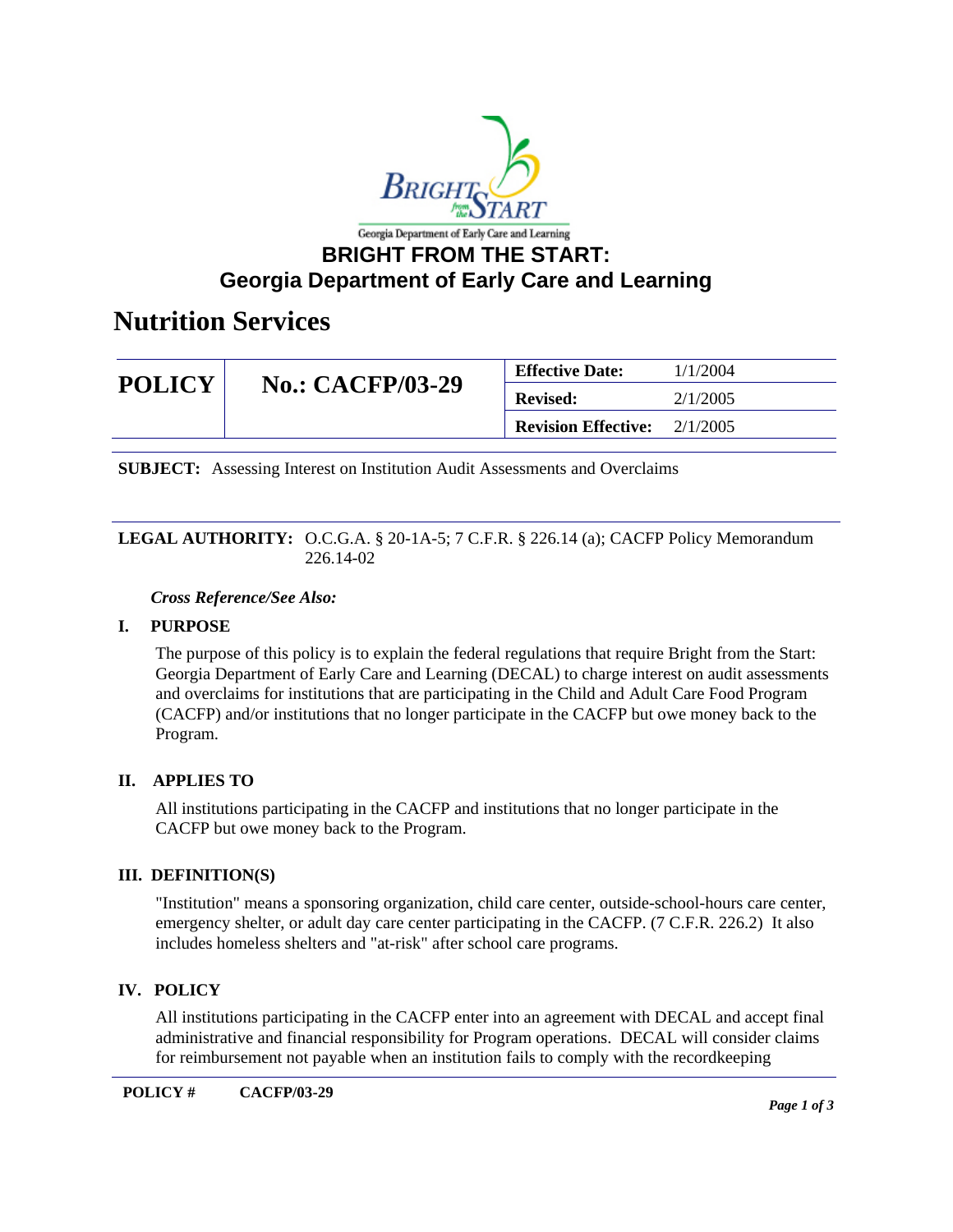# **Nutrition Services**

| <b>POLICY</b> | <b>No.: CACFP/03-29</b> | <b>Effective Date:</b>     | 1/1/2004 |
|---------------|-------------------------|----------------------------|----------|
|               |                         | <b>Revised:</b>            | 2/1/2005 |
|               |                         | <b>Revision Effective:</b> | 2/1/2005 |

requirements that pertain to records directly supporting claims for reimbursement. (See CACFP/02-18 Recordkeeping Requirements for the CACFP) Federal regulations state that DECAL may permit institutions to repay audit assessments and overclaims over a period of one or more years. However, federal regulations require DECAL to assess interest on the amount owed beginning with the initial demand for remittance. Federal regulations require DECAL to use the Current Value of Funds Rate (CVFR), which is published by the United States Treasury Department in the Federal Register.

DECAL will assess interest on all CACFP debts that are not repaid in full within 30 days from the date of the initial notice and/or the unpaid balance of a debt under a repayment plan. Simple interest will accrue on unpaid debts monthly. CACFP funds cannot be used to repay an audit assessment or overclaim and/or interest assessed on an audit assessment or overclaim. Nonfederal funds must be used to repay the overclaim and accrued interest.

# **V. PROCEDURE(S)**

Reviews of institutions will be conducted by USDA, DECAL, and/or any of its agents for institutions participating in the CACFP to assess Program compliance. If it is found during a review that an overclaim was made, DECAL will send a written request for repayment to the institution. The institution will have 30 days from the date of the initial letter to submit the total amount owed without incurring interest charges. If the full amount owed is not received by DECAL within 30 days of the intial letter, DECAL will send a second request to the institution notifying them that interest has been added to the amount due. DECAL may allow institutions to set up a repayment plan, however interest will still accrue on any debt that is not paid within 30 days of the initial letter requesting repayment.

Example 1: A review is conducted for an institution participating in the CACFP on August 20, 2003 where it is found that an overclaim of \$100.00 has been made. DECAL sends a notice to the institution on September 1, 2003 requesting repayment. DECAL receives full payment in the amount of \$100.00 from the institution on September 20, 2003. The amount owed has now been paid in full with no interest assessed against the amount due.

Example 2: A review is conducted for an institution participating in the CACFP on August 20, 2003 where it is found that an overclaim of \$100.00 has been made. DECAL sends a notice to the institution on September 1, 2003 requesting repayment. On October 1, 2003, DECAL has not received payment from the institution. DECAL would then send a second notice to the institution stating that interest for the month of September has been added to the amount due. Simple interest will continue to accrue monthly on the debt until it is paid in full. Interest is calculated beginning with the date of the first notice sent to the institution.